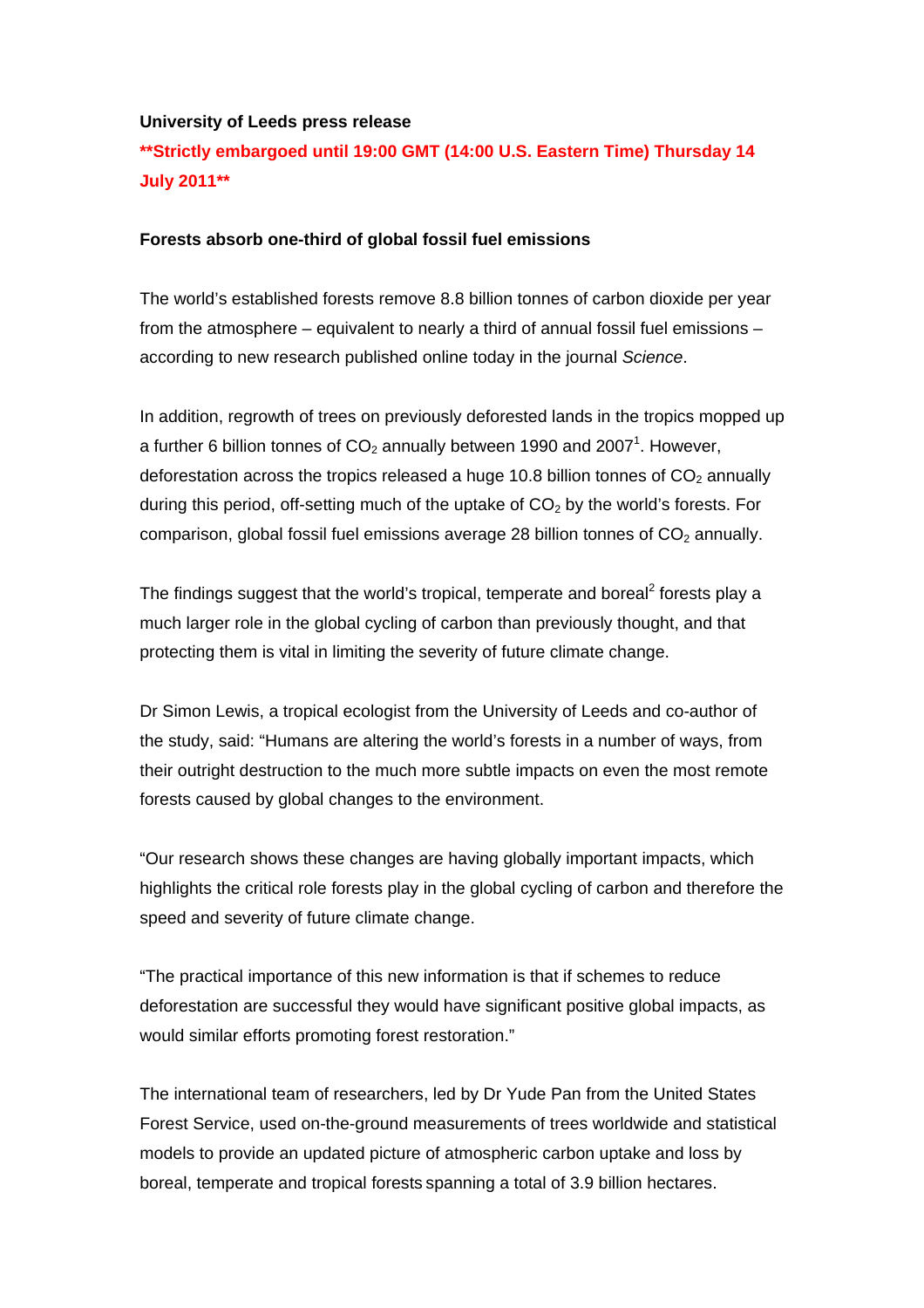Dr Pan said, "By breaking the large-scale carbon dynamics of forests into their many components, we were able to separately analyse the large magnitudes of carbon fluxes, both sinks and sources, and gain an idea of the potential capacity for carbon sequestration by the world's forests."

After adding together all the sources and sinks, the researchers found that there was a net climate benefit of 4 billion tonnes of carbon dioxide each year absorbed by forests, as uptake out-stripped releases.

The study also provided two further new insights.

In the tropics, separating the carbon losses from deforestation and carbon uptake from regrowing forests shows that the figure usually reported for carbon emissions associated with tropical 'land-use change' hides these two much larger fluxes. "By separating them out, we see that carbon emissions from tropical deforestation are much larger than we thought, while uptake from forest re-growth in the tropics is also probably very large," said Dr Lewis.

The second insight is that the newly reported total carbon uptake by boreal, temperate and remaining tropical forests together is equal to the total global land carbon sink<sup>3</sup>. "The large uptake of  $CO<sub>2</sub>$  by forests implies that the world's agricultural lands, grasslands, desert and tundra each play a more limited role as globally significant carbon dioxide sources or sinks at present. This new information can help pinpoint where actions to conserve carbon sinks are likely to have most impact," explains Dr Lewis.

However, Dr Lewis urged caution in the interpretation of the results: "We can't rely on forest management alone to halt the increase of  $CO<sub>2</sub>$  in the atmosphere and solve the problem of climate change. There is simply not enough land on Earth to store all the carbon released from ongoing fossil fuel emissions in trees.

"Forest management can help, but reducing fossil fuel emissions is essential. And, of course, forests won't keep removing  $CO<sub>2</sub>$  from the atmosphere forever. The world's remaining forests are providing a time-limited benefit to humanity."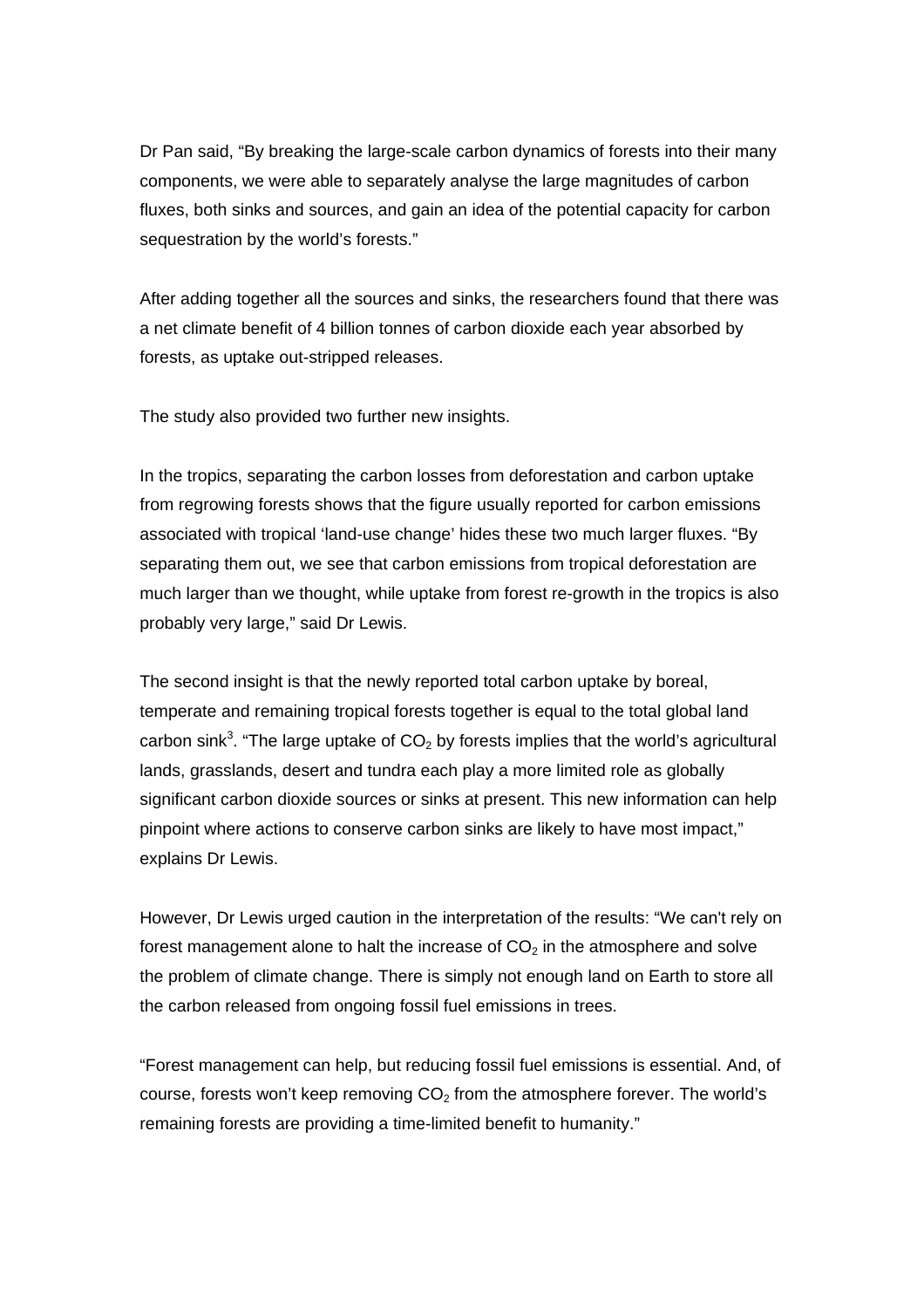Study co-author Oliver Phillips, Professor of Tropical Ecology at the University of Leeds, emphasised the need for more research. He said: "We know the tropics are the most dynamic area of the world when considering the exchange of carbon between the land and atmosphere.

"Trees grow fast in the tropics, and widespread deforestation is the norm, yet our collective research effort is smaller in the tropics than elsewhere. What we need is serious investment in monitoring the world's tropical forests to better understand their role in our rapidly changing global environment."

Professor Phillips co-ordinates the RAINFOR network of long-term tropical forest monitoring sites across South America [\(www.rainfor.org](http://www.rainfor.org/)). Dr Lewis co-ordinates a similar network across Africa ([www.afritron.org\)](http://www.afritron.org/). Both were used to estimate the carbon sink in remaining tropical forests reported in the study.

<ENDS>

## **For more information**

The paper, '**A Large and Persistent Carbon Sink in the World's Forests, 1990- 2007'**, by: Pan Yude, Richard Birdsey, Jingyun Fang, Richard Houghton, Pekka Kauppi, Werner A. Kurz, Oliver L. Phillips, Anatoly Shvidenko, Simon L. Lewis, Josep G. Canadell, Philippe Ciais, Robert B. Jackson, Stephen Pacala, A David McGuire, Shilong Piao, Aapo Rautiainen, Stephen Sitch and, Daniel Hayes, is published in Science Express on 14 July 2011.

## **Contact**

Hannah Isom Press Officer, University of Leeds T: +44 (0)113 343 5764 E: [h.isom@leeds.ac.uk](mailto:h.isom@leeds.ac.uk) 

Debra Dietzman Director, Communication and Science Delivery Northern Research Station, USDA Forest Service T: +1 651 649 5031